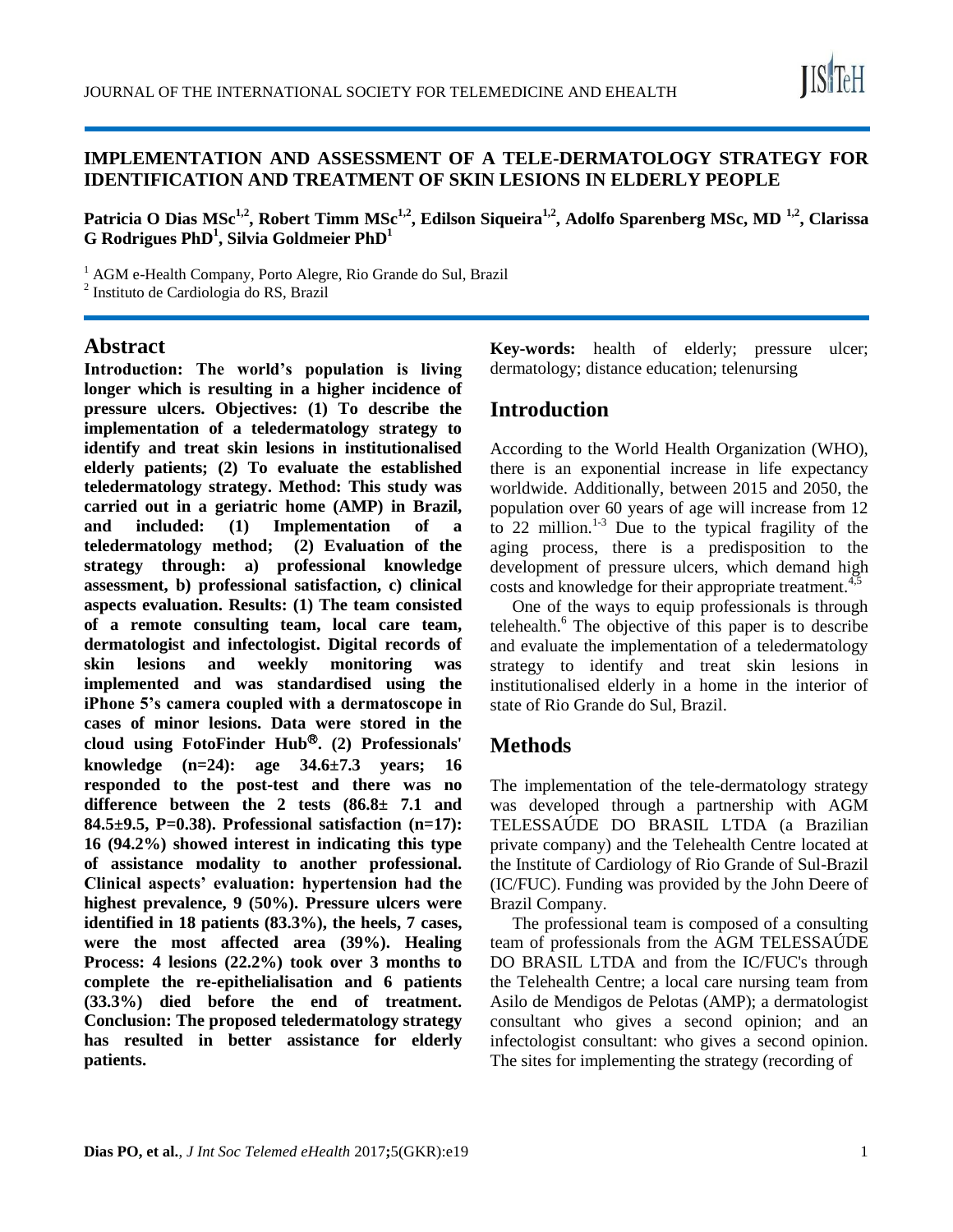

images, professional training and request for advice) were defined through a visit made by the consulting team in the AMP.

To standardise image capture, an iPhone 5s camera coupled to a dermatoscope called the Handyscope® is used in cases of small lesions.<sup>7,8</sup> All information was stored in the cloud through an application called Fotofinder® , allowing subsequent access through the online platform FotoFinder Hub® where all clinical data and patient images are encrypted and stored separately. ${}^{9-11}$  Software for storing and managing clinical data was developed and hosted on a server of the Data Processing Centre (CPD) of the IC/FUC's eHealthCentre.

To identify patients at risk of developing lesions, the BRADEN scale was applied. To evaluate the healing process of the lesions, the Pressure Ulcer Scale for Healing (PUSH 3.0) scale was applied weekly.<sup>12-15</sup>

The assistance team was trained by the consulting team through weekly sessions, interspersed with faceto-face and distance meetings through a web conferencing platform called Anymeeting Pro® or Skype<sup>®</sup>.

#### *Evaluation of tele-dermatology strategy*

For the evaluation of the strategy, the following aspects were considered:

*Professionals' Knowledge.* 

Pre and post-tests of knowledge were applied to the AMP nursing team, before the training and six months after implementation of the strategy.

#### *Professionals' Satisfaction.*

Professional satisfaction was evaluated through the application of the *CARDIOSATIS-EQUIPE* scale adapted.<sup>16</sup> The instrument was applied by the care nurse after six months of implementation of the strategy.

*Evaluation of clinical aspects.* Risk for injury development which was evaluated by the attending nurse at the time of the first recording of the images, using the BRADEN scale.<sup>12,13</sup>

### *Classification of injuries*

The identified lesions were classified separately by the care nurse (AMP) and by the consulting nurse (at distance) according the classification standardised by the National Pressure Ulcer Advisory Panel (NPUAP), using scores I, II, III IV or NE (non-viable), when they were inserted into the platform, and the percentage of agreement between the graders was calculated.<sup>14</sup> The care team took weekly digital photos of the lesions and submitted them for assessment by the consulting nurse

through the Fotofinder  $\degree$ , until closure of the case.<sup>10</sup> The healing process was evaluated using the PUSH 3.0 scale.<sup>15</sup>

# **Results**

### *Tele-dermatology strategy*

The consulting team, together with the AMP care team, systematised the teledermatology service workflow. (Figure 1) In this way, the management of strategy and clinical information of the elderly people is under the responsibility of the consulting team.

### *Evaluation of tele-dermatology strategy*

*Professionals' knowledge.* Twenty-four professionals participated in the study, mean age  $34.6 \pm 7.4$  years. The mean pre-test and post-test scores were  $86.8 \pm 7.1$ and 84.5  $\pm$  9.6, respectively (P = 0.38). There was no difference in knowledge between the tests.

*Professionals' satisfaction.* Of the 24 professionals involved in the study, 17 answered the satisfaction survey, of whom 13 (76.5%) were satisfied and 3 (17.6%) fully satisfied.

*Clinical evaluation.* Eighteen elderly individuals with skin lesions were followed from May to November, 2015. Patients ages ranged between 75-90 years were the most prevalent 12 (66.6%), and hypertension was present in 50% of the population. Regarding the type of lesion, 15 (83.3%) were characterised as pressure ulcers. The most affected sites were the heels, representing 7 cases (39%), 4 (22.5%) coccygeal region and 2 (11%) right foot, 1 (5.5) right trochanteric regioin and 1 (5.%% right toe.

*Risk for injury development.* In total, of the eighteen patients who presented skin lesions only three (16.7%) presented a high risk of injury development, three (16,7%) presented moderate risk and three (16,6%) high risk of developing lesions.

*Classification of injuries.* There was agreement in 16 (88.8%) of the cases, as follows: 13 stage II, two stage I and one stage III. The two discordant cases (11.1%) were related to criteria for classifying the lesions as stage IV or NE (unstageable).

*Healing process.* Six patients (33.3%) died before the end of treatment and five patients (27.8%) had complete epithelialisation in the two-month period.

### **Discussion**

The systematisation of the nursing process allows the team to evaluate the patients in an individualised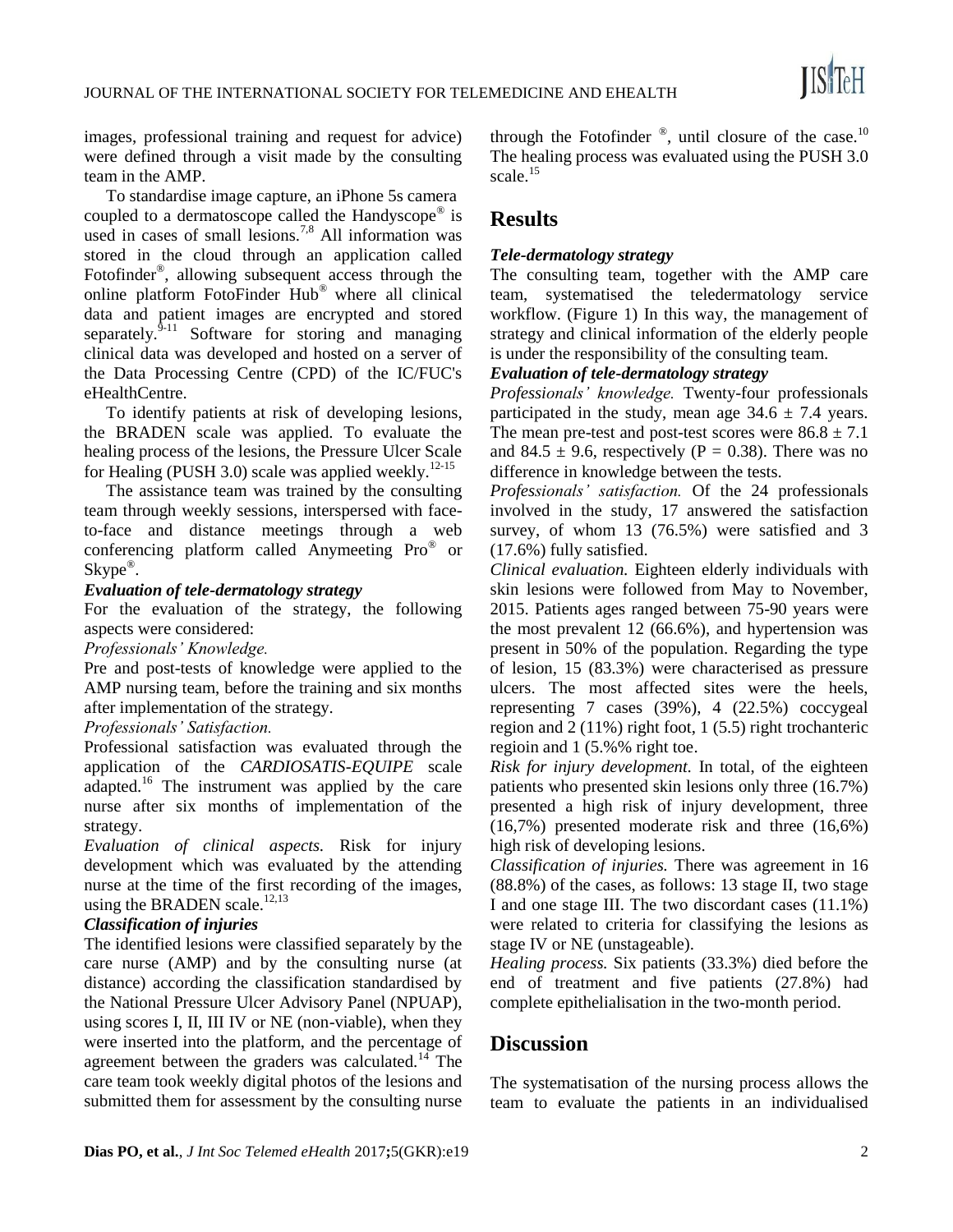way.<sup>16</sup> During the implementation, some routines were changed, mainly with regard to dressings, frequency and products used to make dressings, which became

available with project resources.

It was concluded that the implementation of the teledermatology strategy benefited both the patient and the institution, as evidenced by professional satisfaction,

as well as in the time to cicatrisation of the identified lesions. It is suggested that in the next step a clinical trial be conducted comparing the implementation of the tele-dermatology strategy to the face-to-face method.

…………………………………………………………



### TELE-DERMATOLOGY STRATEGY

**Figure 1.** Flowchart for Implementation of the Tele-dermatology Strategy.